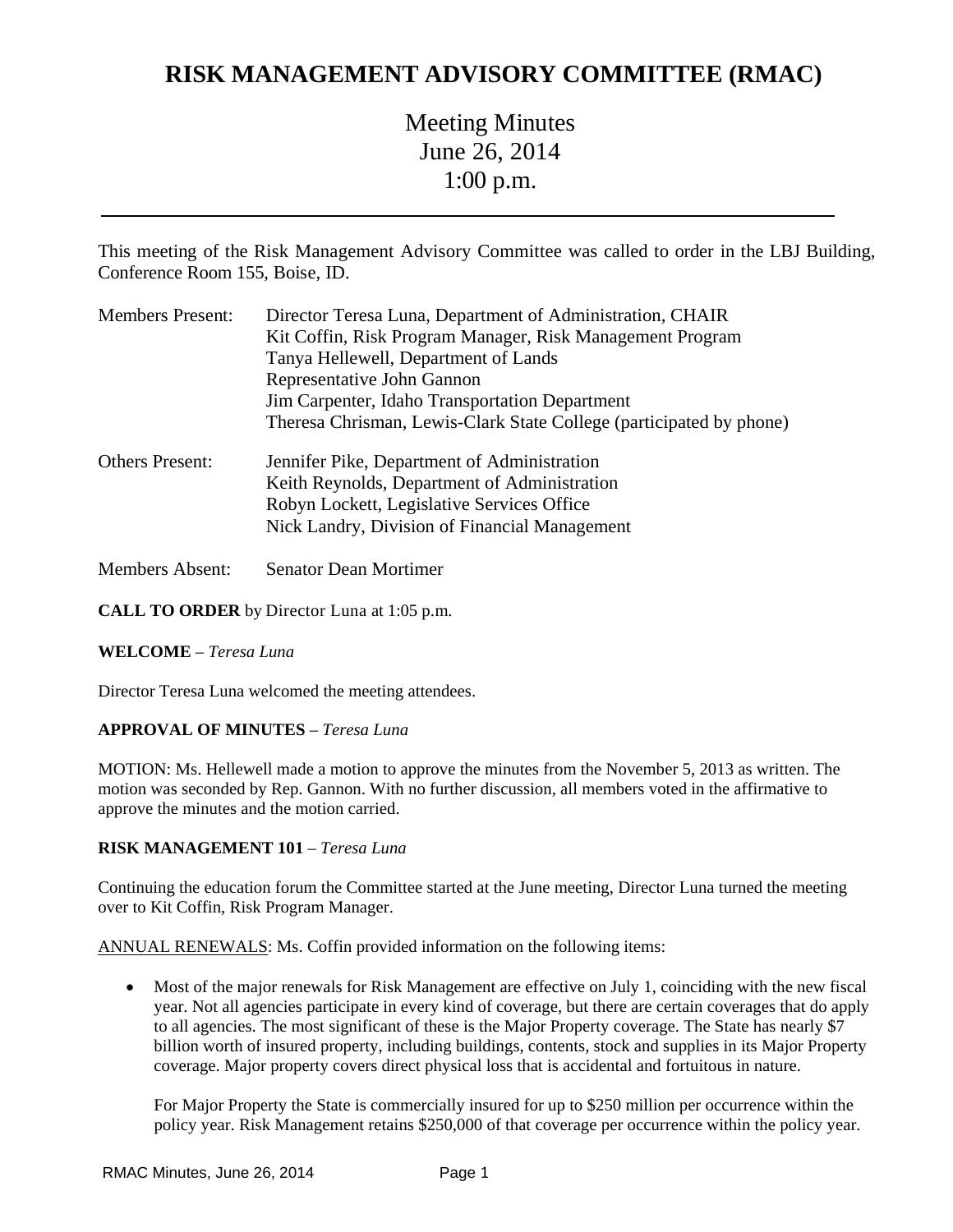The retention, similar to a deductible, would be paid out of the Retained Risk Account. The agency pays a \$2,000 deductible per claim.

- As part of its Major Property coverage, the State has Flood and Earthquake coverage with sub- limits of \$100 million. There are limitations of coverage for certain flood zones.
- In addition to the sub-limit for Earthquake included as part of the property policy, the State has an excess Earthquake policy with a limit of \$50 million.
- Infrastructure, such as highways and bridges, is considered too exposed to the elements and is not covered under any of Risk Management's policies.
- Boiler & Machinery, or Energy Systems coverage, includes HVAC systems, certain types of electrical equipment and refrigeration equipment, for example. This coverage is for direct loss from certain types of damage that occurs within the insured object. Risk Management retains \$50,000 of that coverage per occurrence within the policy year. The retention, similar to a deductible, would be paid out of the Retained Risk Account. The agency pays a \$5,000 deductible per claim.
- Crime and Employee Dishonesty Major Property coverage does not cover theft of money and negotiable securities for employee theft, thus a separate policy is necessary to cover those exposures. Risk Management retains \$175,000 of that coverage per occurrence within the policy year. The retention, similar to a deductible, would be paid out of the Retained Risk Account. The agency pays a \$2,000 deductible per claim.
- Faithful Performance A number of people in state and local government are required to have performance bonds. To place this coverage on an individual basis would require each of those people to provide financial information. Fortunately, statute provides for Risk Management to place this coverage on a broad level as part of the Crime policy.
- Out of State Workers Comp covers state employees who are domiciled outside of the state of Idaho. The State Insurance Fund is responsible for Workers Comp for employees domiciled in Idaho. When an employee is domiciled in another state, not just visiting but actually living there and performing work for the state of Idaho, they are subject to the Workers Comp laws in that state. This is a difficult coverage to place for a few people. The most frequent users are the universities for their researchers. Communication from the agencies about their out of state workers is critical to ensuring those employees are in compliance with that state's Workers Comp laws.
- All of the agencies, institutions, boards and commissions of the State of Idaho are provided coverage by Risk Management. The public health districts are political subdivisions which have been permitted, in statute, to participate in the Risk Management Program. There are a few other political subdivisions which are also allowed coverage by Risk Management.
- Risk utilizes an actuary to determine the amounts needed for the retained amounts of commercial policies and self-funded amounts. For the commercial coverages, Risk utilizes a commercial broker. Risk has a 3-year contract with 3 additional years (through 2015) with its broker, Arthur J. Gallagher Risk Management. Risk does not pay a traditional broker fee; the contract is a commission-based model and the carrier pays that commission.

## 2013 LEGISLATION RECAP:

Ms. Coffin provided a recap of unsuccessful higher education "opt-out" legislation from the 2012 and 2013 legislative sessions and the potential impacts on the Risk Management Program should either bill have passed.

Insurance is essentially a pooling of risk. Higher education makes up 50 – 60% of the State's total insured property values. By decreasing that pool by  $50 - 60\%$ , rates for all remaining agencies would increase significantly.